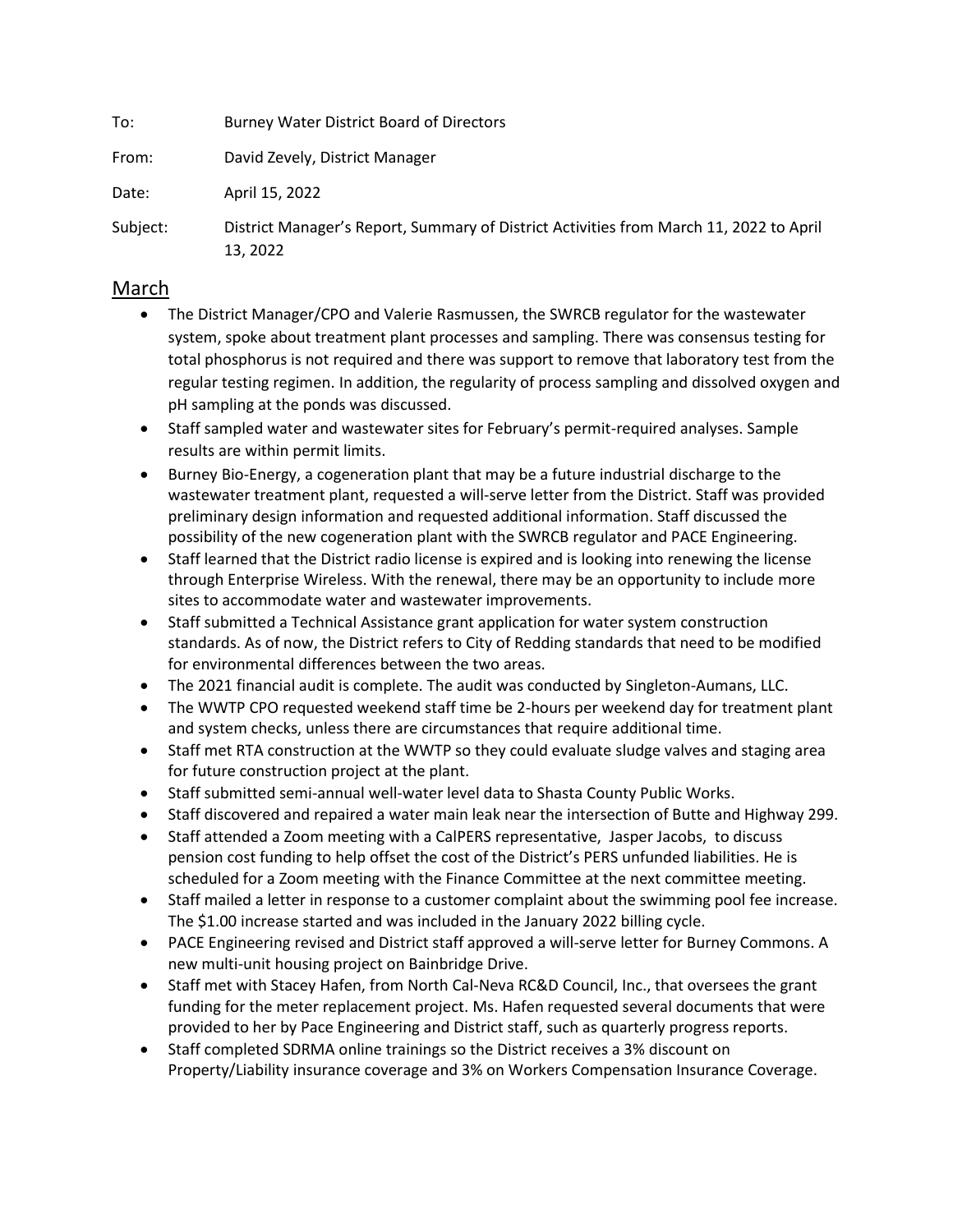- PACE Engineering held a pre-construction meeting at the District office. RTA Construction and District staff were in attendance.
- The District Manager/Collection System LRO renewed and updated the collection system questionnaire for the District's wastewater collection system. This is updated annually and is on the California Integrated Water Quality System (CIWQS) website.
- Staff reported three sanitary sewer overflows (SSO) for the month of February. The following SSO's were reported on the CIWQS online reporting system:

| Category     | Volume | <b>Spill Start</b>  | <b>Location</b>                                                  |
|--------------|--------|---------------------|------------------------------------------------------------------|
| Category 3   | 200    | 2022-02-19 15:00:00 | Open field near the intersection of Timber Drive and Highway 299 |
| Category 3   | 200    | 2022-02-24 14:00:00 | Open field near the intersection of Timber Drive and Highway 299 |
| Category 3 3 |        | 2022-02-24 05:30:00 | 37438 Toronto Street                                             |

- District staff and PACE Engineering visited the Well 9 site and discussed water lines and valves and how the well discharge is tied into the water distribution system.
- Staff sampled water and wastewater sites for March permit-required analyses. Sample results are within permit limits.
- District meetings this reporting period included: the Public Relations Standing Committee Meeting, Finance Standing Committee Meeting, Regular Board meeting, Swimming Pool and Parks Standing Committee Meeting, Special Board Meeting, Personnel and Policies Standing Committee Meeting, Planning, Standards and Ordinances Standing Committee.
- The District accountant is recording account information in the new QuickBooks program and also the existing Sage accounting program. This will continue until the new program is working as expected, probably for the next month or more.
- Operations staff continued to train on sections of the District's Sewer System Management Plan.

## April

- All staff trained on the District's heat illness prevention program.
- Submitted February 2022 wastewater monthly report to SWRCB staff for review.
- Submitted March 2022 drinking water monthly report to SWRCB staff for review.
- The District Manager purchased new radio-read meters for the water meter replacement project. They should arrive in late May and late June, depending on the meter size.
- A member with Burney Little League informed District staff they had a cleanup day on Sunday April 3<sup>rd</sup>, 2022 at Washburn-Bue baseball field and there was trash, dog poop, needles all over the field and in the dugouts. Also, they repainted the dugouts and they already have been vandalized. They are going to be making repairs to the fence, to prevent future vandalism and to try to prevent litter of needles they requested to keep the baseball field locked during their baseball season. For health and safety reasons, the District Manager agreed it is best to safe guard baseball participants and observers during the season by locking the field when not used for its intended purpose.
- The District Manager attended the Water Resource Managers of Shasta monthly meeting in Redding: The meeting focused on impact of current drought conditions on local water resources.
- Staff is working with LCW (District Counsel) to draft a letter to request temporary Right of Entry and Right to Work Permit for access to private property for the construction of the Collection System Improvement Project - Phase 2.